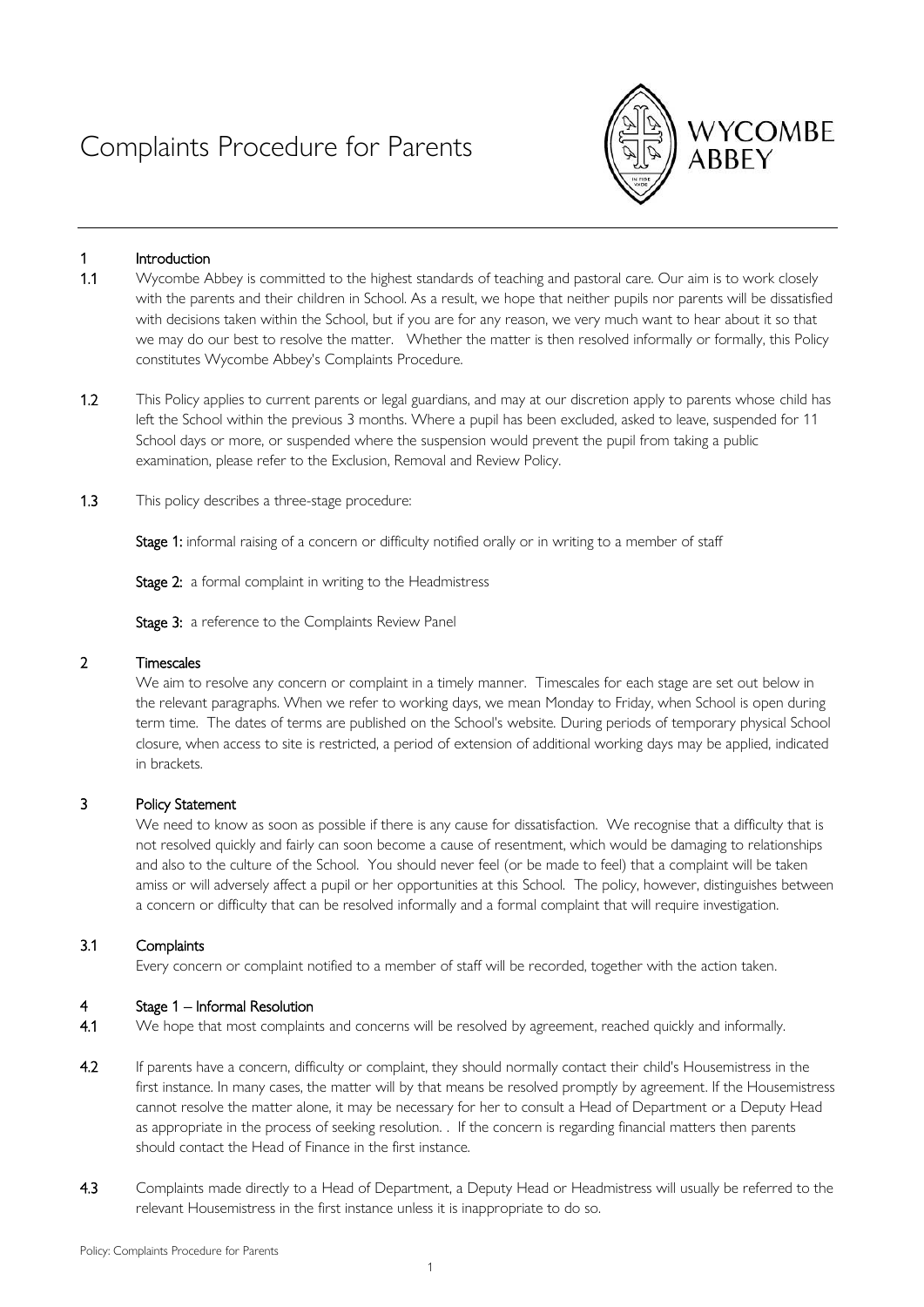4.4 We will acknowledge a written notification by telephone, e-mail or letter normally within two (five) working days of receipt.

Should a complaint not be resolved informally by agreement within 15 (20) working days of receipt then the parents will be asked to proceed with their complaint in accordance with stage 2 of this Procedure.

- 4.5 Parents can contact the regulatory authority Independent Schools Inspectorate (ISI) or the Local Authority Designated Officer (LADO) regarding any complaint concerning the welfare of a boarder. Details of how to contact ISI or the LADO are given at the end of this procedure (but please note ISI's expectation that parents will usually follow the School's formal complaints procedure before contacting them).
- 4.6 Where the complaint is against the Headmistress, parents should make their complaint directly to the Chairman of Council, via the Clerk to the Council.

## 5 Stage 2 – Formal Resolution

- 5.1 Full details of any complaint that is unresolved under Stage 1, or of any dissatisfaction with some aspect of the School's policies, procedures, management or administration, should be set out in writing and sent with all relevant documents and your full contact details addressed to the Headmistress.
- 5.2 Your complaint will be acknowledged by telephone, e-mail or letter within two (five) working days during term time, indicating the action that is being taken and the likely timescale.
- 5.3 It may be necessary for the Headmistress or another senior member of staff to carry out investigations.
- 5.4 Written records will be kept of all meetings and discussions between the Headmistress and parents and/or their child in relation to the complaint.
- 5.5 The Headmistress' aim would be to inform any complainant of the outcome of an investigation and the resolution to the complaint within 20 (30) working days from the receipt of the complaint. Please note that any complaint received within one month of the end of term or long leave may take longer to resolve owing to the limited availability of personnel during school holidays. The complainant would be informed of an expected date for completion should the investigation look to take more than 28 (35) working days in total.

#### 6 Stage 3 – The Complaints Review Panel

6.1 A Complaints Review Panel ('Panel') hearing is a review of the decisions taken by the Headmistress, or Chair of Council as appropriate. The Panel will not consider any new areas of complaint that have not previously been raised as part of the complaints procedure.

# 6.2 The role of the Panel

The Panel's task is to establish the facts surrounding the complaint that has been made by considering:

- the documents provided by both parties and
- any representations made by you and the Headmistress.

If, after establishing the facts, the Panel considers that the complaint is valid, it will uphold the complaint. If the Panel considers that the complaint is not valid, it will dismiss the complaint. It will make these decisions on the balance of probabilities.

It is not within the powers of the Panel to make any financial award, nor to impose sanctions on staff, pupils, or parents. The Panel may make recommendations on these or any other issues to the Headmistress or to the full Governing Council as appropriate.

## 6.3 Notification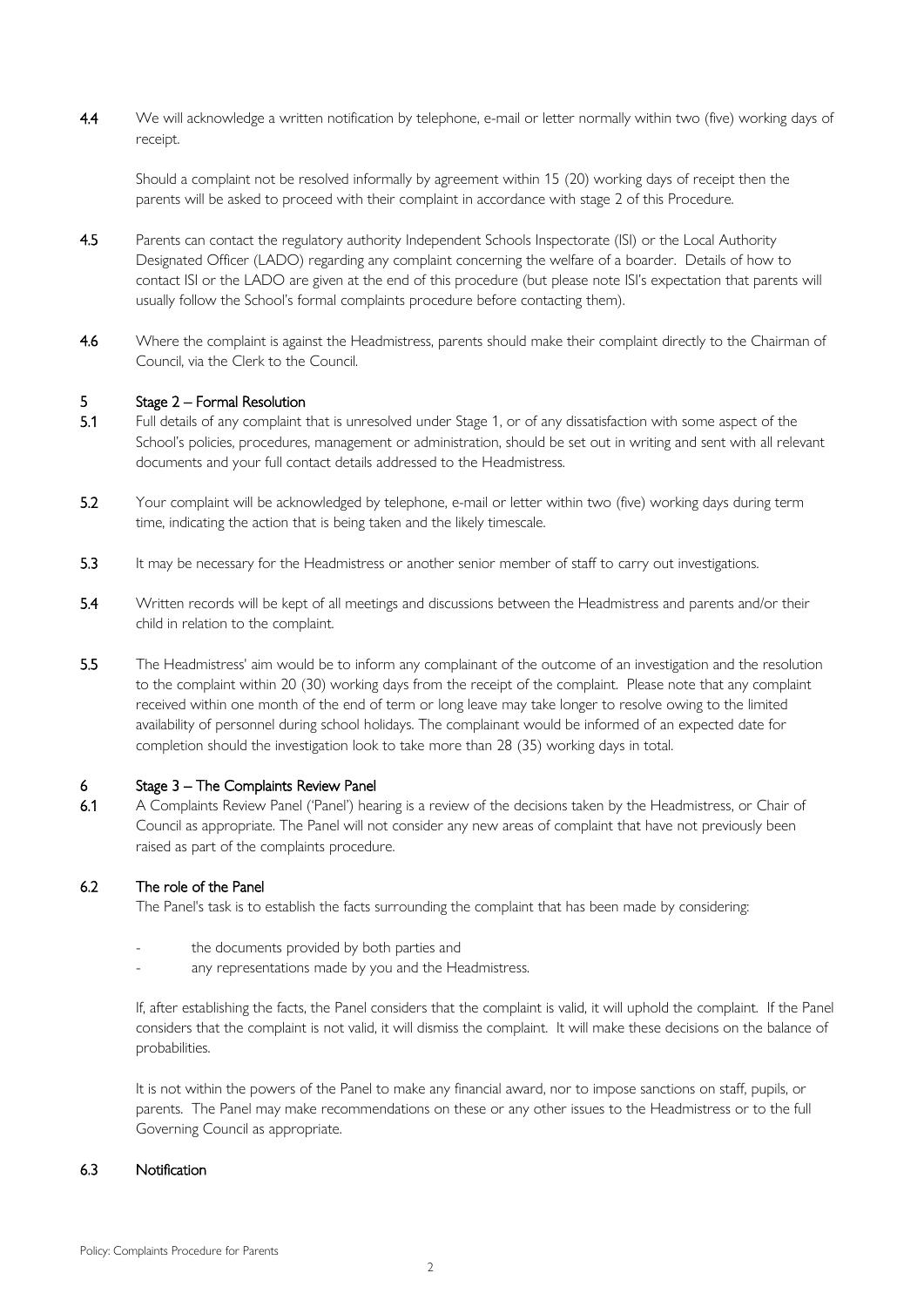To request a hearing before the Complaints Review Panel about a decision please write to the Chair of Council within five working days of that decision being made. Your request will usually be considered only if you have completed the procedure at Stage 2. Please ensure that a copy of all relevant documents and your full contact details accompany your letter to the Chair of Council. Please state in your letter the outcome that you desire and all the grounds for your complaint. Please also send a list of the documents that you believe to be in the School's possession and wish the Panel to see. The Chair of Council will acknowledge your request in writing, normally within five working days. If you require assistance with your request, for example, because of a disability, please contact the Chair of Council who will be happy to make appropriate arrangements. In the Chair of Council's absence, this role will be fulfilled by the Clerk to the Council.

## 6.4 Composition

On receipt of a request for review, the Convenor will appoint a Panel consisting normally of a minimum of three individuals who have no detailed prior knowledge of the circumstances of the complaint (including the Convenor unless inappropriate in the circumstances of the particular case). One member of the Panel will be independent of the management and running of the school.

## 6.5 Convening the Panel

The Convenor will convene the Complaints Review Panel as soon as reasonably practicable, but the Panel will not normally sit during school holidays. You may ask the Convenor to tell you who has been appointed to sit on the Panel. The Panel will sit in person. Where it is not practical to do so a remote meeting will be held via conference or video call.

## 6.6 Notice of Hearing

Every effort will be made to enable the Panel hearing to take place within 15 (20) working days of the receipt of your request. As soon as reasonably practicable and, in any event, at least 5 (7) working days before the hearing, the Convenor will send you written notification of the date, time and place, or method, of the hearing, together with brief details of the Panel members who will be present.

### 6.7 Attendance

You will be invited to attend the hearing and may be accompanied by one other person such as a relative or friend. It is not necessary for that person to be legally qualified but if you do wish to be accompanied by a legally qualified person, acting in their professional capacity, please notify the School at least five working days before the hearing. Pupils may attend part or all of the hearing at the discretion of the Chair of the Panel. Copies of additional documents you wish the Panel to consider should be delivered to the School for the attention of the Chair of Panel at least 5 clear working days prior to the hearing.

# 6.8 The Chair

The hearing will be chaired by one member of the Panel (chosen by its members) and will be conducted in an informal manner.

## 6.9 Hearing

All statements made at the hearing will be unsworn. All present will be entitled, should they wish, to write their own notes for reference purposes.

### 6.10 Evidence

The Chair will conduct the hearing in such a way as to ensure that all those present have the opportunity to ask questions and make comments in an appropriate manner. The hearing is not a legal proceeding and the Panel shall be under no obligation to hear oral evidence from witnesses but may do so and / or may take written statements into account.

# 6.11 Conduct

All those attending the hearing are expected to show courtesy, restraint and good manners or, after due warning, the hearing may be adjourned or terminated at the discretion of the Chair. If terminated, the original decision may stand. Any person who is dissatisfied with any aspect of the way in which the hearing is conducted must say so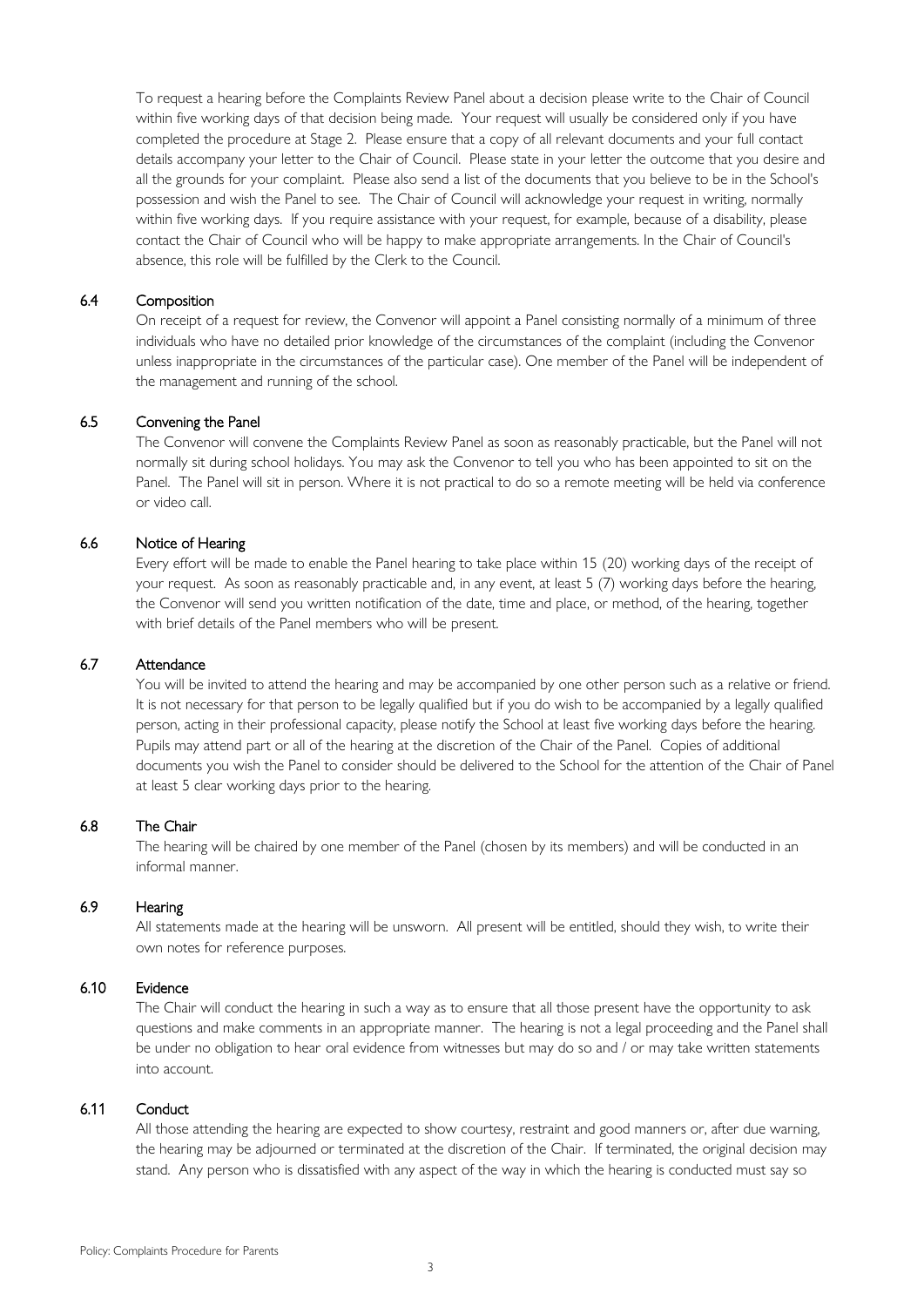before the proceedings go any further and his / her comment will be noted. If the meeting is to be held as a remote meeting the Chair will give participants regular breaks in order to confer as necessary.

## 6.12 Adjournment

The Chair may, at their discretion, adjourn the hearing for further investigation of any relevant issue or to take legal or other professional advice.

#### 6.13 Decision

After due consideration of the matters discussed at the hearing, and unless all parties have agreed a resolution, the Panel shall reach a decision. The Panel's decision, findings and any recommendations may be notified orally at the hearing or subsequently and shall be confirmed in writing to the complainant by electronic mail or at his/her request by post, normally within 15 working days. The decisions, findings and any recommendations will be made available for inspection on the School premises by the Governing Council and the Headmistress. Reasons for the decision will be given. Any recommendations will be sent to the complainant, the Chairman of Council, the Headmistress and, where relevant, any person about whom the complaint has been made. The Review Decision will be final.

#### 6.14 Private proceeding

A hearing before the Complaints Review Panel is a private proceeding. No notes or other record or oral statement about any matter discussed in or arising from the proceeding shall be made available directly or indirectly to the press or other media.

#### 6.15 Recording Complaints and use of personal data

Following resolution of a complaint a written record will be kept of all complaints, whether they are resolved at Stage 1 or Stage 2 or proceed to a Panel hearing and any actions taken as a result of the complaint, regardless of whether the complaint is upheld. Correspondence, statements and records relating to individual complaints will be kept confidential except where access is requested by the Secretary of State or a body conducting an inspection under section 108 or 109 of the Education and Skills Act 2008 Act requests access to them, or where other legal obligations apply.

The School processes data in accordance with the Privacy Notice for Parents and Pupils. When dealing with complaints the School may process a range of information, which is likely to include the following:

Date when the issue was raised Name of Parent Name of pupil Description of the issue Records of all investigations (if appropriate) Witness statements (if appropriate) Name of member (s) of staff handling the issue at each stage Copies of all correspondence on the issue (including emails and records of phone conversations) Notes of the hearing (if appropriate) The panel's written decision (if appropriate)

This may include "special category personal data" where this is necessary owing to the nature of the complaint.

The School is mindful of its obligations under the General Data Protection Regulations and Data Protection Act 2018 to keep such information for no longer than is necessary, in accordance with Data Retention Policy but in most cases for a period of at least 6 years after a pupil leaves the School.

The number of complaints registered under the formal procedure during the preceding school year is nil.

| Formal Complaints Record | Stage 2 | Stage 3 |
|--------------------------|---------|---------|
| Academic Year 2020/2021  |         |         |